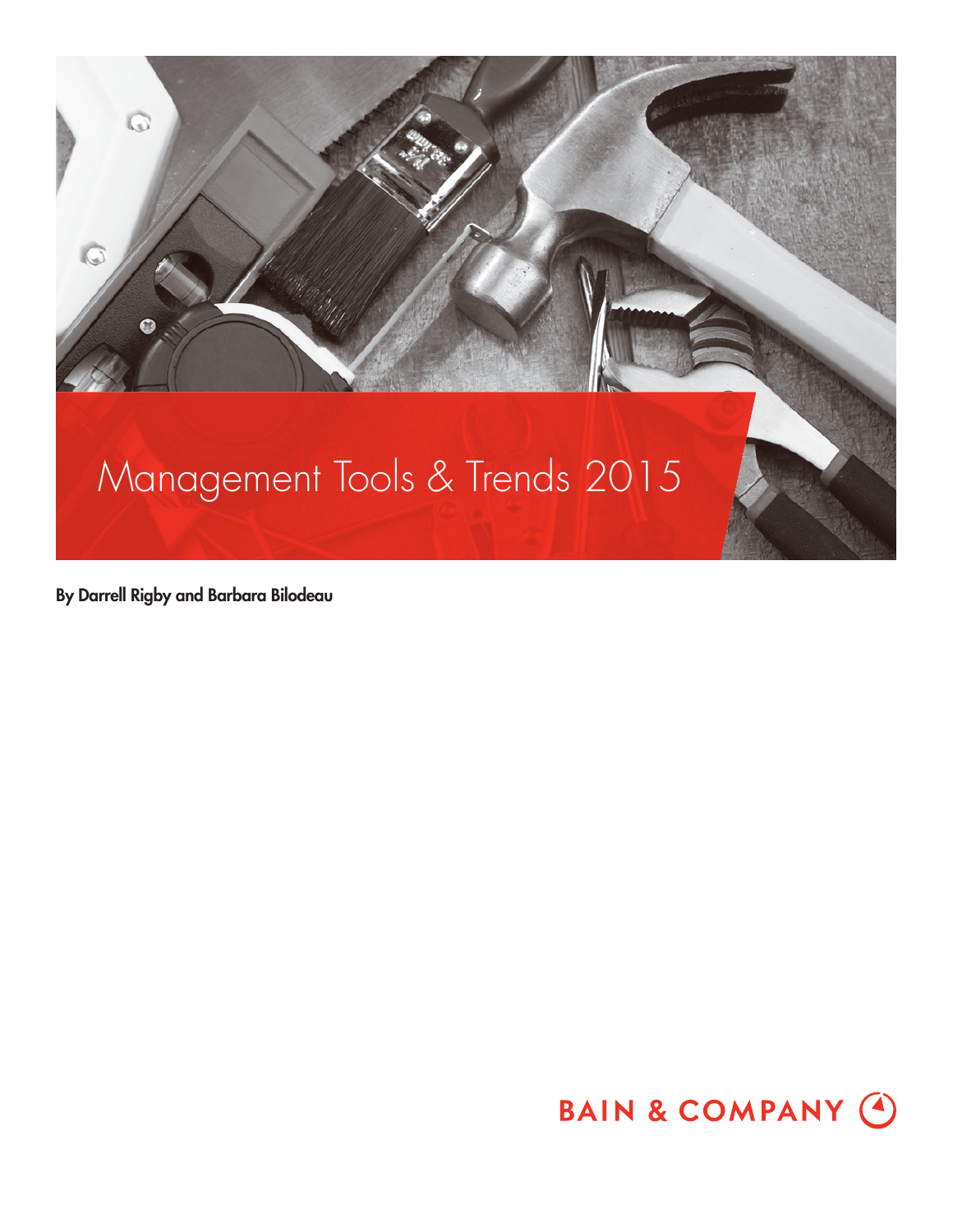### A history of Bain's Management Tools & Trends survey

Starting in 1993, Bain & Company has surveyed executives around the world about the management tools they use and how effectively those tools have performed. The objective: to provide managers with information they need to identify and integrate tools that will improve bottom-line results, and to understand how global executives view their strategic challenges and priorities.

We focus on 25 tools, honing the list each year. To be included in our survey, the tools need to be relevant to senior management, topical and measurable. By tracking the tools companies are using, under what circumstances and how satisfied managers are with the results, we've been able to help them make better choices in selecting, implementing and integrating the tools to improve their performance.

With this, our 15th survey, we now have a database of more than 13,000 respondents from more than 70 countries in North America, Europe, Asia, Africa, the Middle East and Latin America, and we can systematically trace the effectiveness of management tools over the years. As part of our survey, we also ask executives for their opinions on a range of important business issues. As a result, we are able to track and report on changing management priorities.

For a full definition of the 25 tools, along with a bibliographical guide to resources on each one, please see the Bain & Company booklet Management Tools 2015: An Executive's Guide on www.bain.com.

**Darrell Rigby, a partner with Bain & Company and leader of Bain's Global Retail and Global Innovation practices, has conducted Bain's Management Tools & Trends survey since 1993. Barbara Bilodeau is the director of Bain's Advanced Analytics Group.**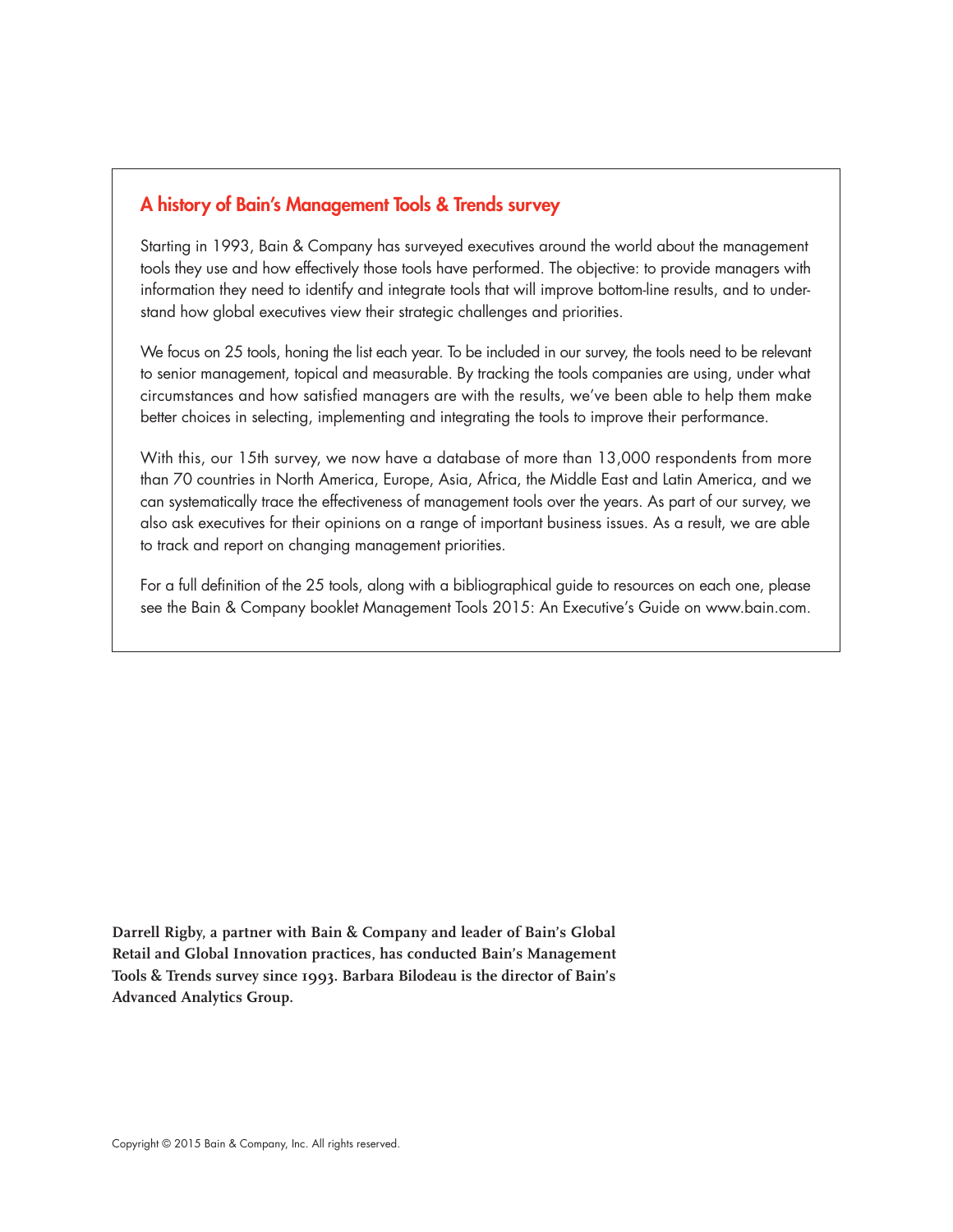It's been a long time coming, but most economies are emerging from the global downturn—and growing. Executives who slogged through years of recession or stagnation are feeling more confident, even exuberantperhaps too exuberant. Many also see disruptions and challenges ahead. Forces such as the demographics of emerging economies, aging populations and resource scarcity are accelerating deep structural shifts in global markets. And although these forces generate opportunities for growth, they also unleash risks. Digital technologies, for example, give rise to new markets, but they also bring volatility, macroeconomic shocks and disruption: Think cyber attacks, which are now a hazard for all companies as digital connectivity becomes the norm. As executives grapple with a landscape increasingly dominated by technology and change, they plan to spend more on innovation, IT and long-term growth capabilities, and they are embracing digital transformation tools.

Overall, Bain & Company's 15th Management Tools & Trends survey showed executives confident and upbeat-74% said their current financial performance is strong,

and 55% believe economic conditions are improving in their industry (see Figure  $\ell$ ), with pharma and biotech, construction and real estate, and financial services being the most optimistic sectors. Despite the challenges ahead, 75% of respondents feel better positioned for the future, saying their ability to adapt to change is a significant competitive advantage—the same number as in the 2013 survey (see Figure 2). In China and India, where the outlook for growth is strongest, confidence in the ability to adapt to change was even higher at 88%.

Can three out of four firms really be poised to outperform? Clearly, many companies have worked hard to cut costs and improve efficiency throughout the downturn, but we see a significant risk in 75% of respondents believing that they have a competitive advantage relative to their peers. Statistically, it doesn't add up. (A more realistic number is probably 25%.) Executives who believe that their companies are more competitive because sales and profits are rising in the midst of a recovery risk making some wrong moves due to complacency.

|                                                                                          | Agree | <b>Disagree</b> |
|------------------------------------------------------------------------------------------|-------|-----------------|
| Our ability to adapt to change is a significant competitive advantage                    | 75%   | 13%             |
| Innovation is more important than cost reduction for long-term success                   | 74%   | 9%              |
| Our current financial performance is strong                                              | 74%   | 10%             |
| Over the next three years, our IT spending must increase as a percent of sales           | 64%   | 16%             |
| Customers are less loyal to brands than they used to be                                  | 62%   | 19%             |
| Excessive complexity is raising our costs and hindering our growth                       | 60%   | 18%             |
| Sustainability initiatives are improving our growth and profitability                    | 59%   | 13%             |
| Our management actions favor long-term results over short-term earnings                  | 58%   | 22%             |
| Effective mergers and acquisitions will be critical to success in our industry           | 57%   | 22%             |
| The principles and passions of our founders still dominate our operating practices today | 57%   | 22%             |
| I am very concerned about the impact that a cyber attack could have on our business      | 55%   | 23%             |
| It feels like economic conditions are improving in our industry                          | 55%   | 24%             |
| Increased price transparency has had a major impact on our pricing strategy              | 54%   | 14%             |
| Over the next three years, we will focus more on revenue growth than cost reduction      | 52%   | 27%             |
| Advanced analytics are transforming our marketing strategy                               | 52%   | 14%             |
| We use experimentation and testing techniques proficiently                               | 48%   | 24%             |
| Insufficient consumer insight is hurting our performance                                 | 46%   | 29%             |
| Our current information systems are constraining profitable growth                       | 42%   | 32%             |
| Our top management is unwilling to take greater risks for higher returns                 | 39%   | 39%             |
| We don't have the technology capabilities required to be a leader in our industry        | 29%   | 56%             |

#### Figure 1: The view on management trends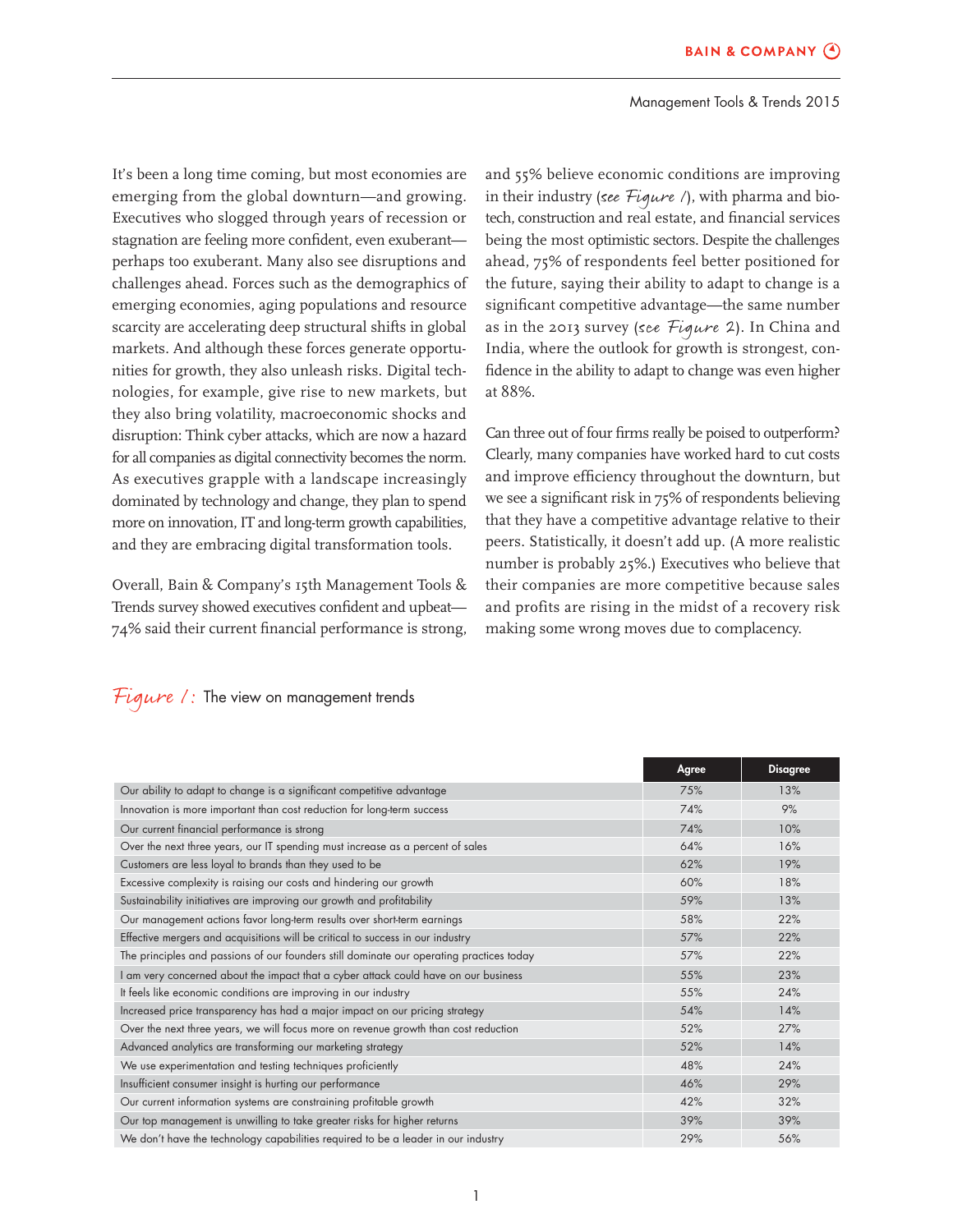#### **BAIN & COMPANY @**

Management Tools & Trends 2015

# Figure 2: Executives' beliefs over time

|                                                                                    | 2004 | 2006 | 2008 | 2010 | 2012 | 2014 |
|------------------------------------------------------------------------------------|------|------|------|------|------|------|
| Our ability to adapt to change is a significant competitive advantage              |      |      |      | 81%  | 75%  | 75%  |
| Innovation is more important than cost reduction for long-term success             | 86%  | 79%  | 76%  | 81%  | 74%  | 74%  |
| Customers are less loyal to brands than they used to be                            |      |      |      |      | 67%  | 62%  |
| Over the next three years, our IT spending must increase as a percent of sales     |      |      |      |      | 65%  | 64%  |
| Our management actions favor long-term results over short-term earnings            |      |      |      |      | 64%  | 58%  |
| Excessive complexity is raising our costs and hindering our growth                 | 68%  |      |      |      | 63%  | 60%  |
| Increased price transparency has had a major impact on our pricing strategy        |      |      |      |      | 61%  | 54%  |
| Over the next three years, we'll focus more on revenue growth than cost reduction  | 56%  |      | 53%  | 63%  | 57%  | 52%  |
| It feels like economic conditions are improving in our industry                    |      |      |      | 74%  | 57%  | 55%  |
| I'm very concerned about the impact that a cyber attack could have on our business |      |      |      |      | 50%  | 55%  |
| Insufficient consumer insight is hurting our performance                           | 65%  | 51%  | 46%  | 45%  | 50%  | 46%  |
| Our current information systems are constraining profitable growth                 |      |      |      |      | 49%  | 42%  |

Significantly higher than  $2014$   $\bigcirc$  Significantly lower than  $2014$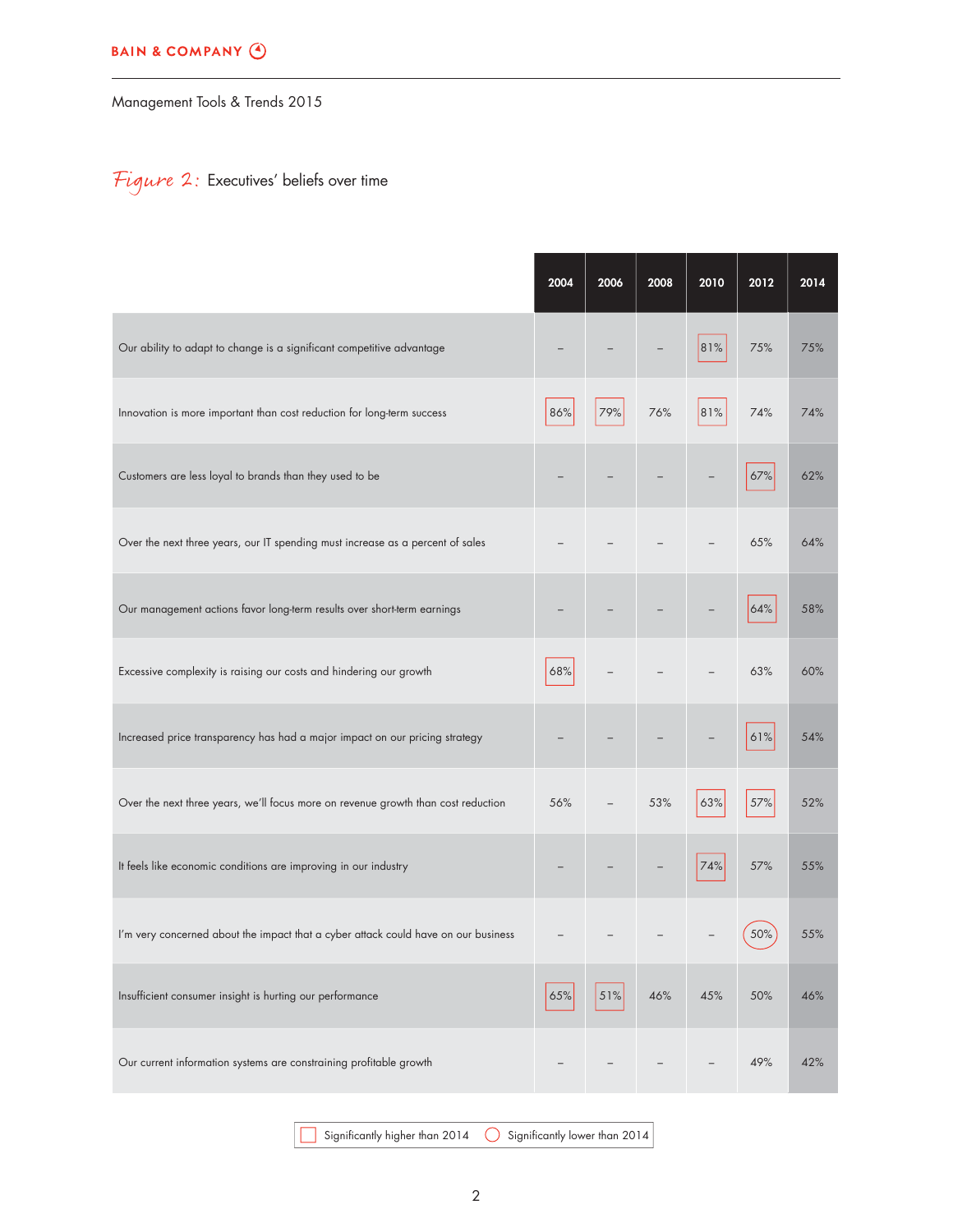Twenty-two years ago we launched our first global survey of Management Tools & Trends to track executives' behaviors and attitudes through a full range of economic cycles (see the sidebar, A history of Bain's Management Tools & Trends survey). This year we received 1,067 completed surveys from a broad range of international executives across all industries. Respondents from 10 countries were grouped into four regions: North America (the US and Canada); Europe, Middle East and Africa (France, Germany, Spain and the UK); Asia-Pacific (China and India); and Latin America (Mexico and Brazil). The results, as in the past, rank the best and the worst of 25 popular management tools and provide insight into what is on the minds of executives around the globe.

Once again, Customer Relationship Management was the No. 1 tool by usage (see Figure 3). Surprisingly, Big Data Analytics, one of the newer tools in the survey that still has relatively low usage, ranked No. I in satisfaction, with particularly high ratings in China and India. Looking forward, the tool with the greatest forecast increase in use was Scenario and Contingency Planning (42%), followed by Complexity Reduction (40%).

As always, tool preferences and satisfaction varied significantly from region to region (see Figure 4). But this year's findings highlight a distinct split between North American companies, which strongly prefer traditional tools, and Chinese and Indian companies, which reported greater use of new-school tools like Disruptive Innovation Labs.

## Trend 1: Seeking growth and accelerating innovation in a changing business climate

Global economic growth increased marginally to 2.6% in 2014, whetting managers' appetites for more. For the third survey in a row, executives ranked revenue growth their top priority in 2015, followed by increased profitability and cost cutting. They cited revenue growth as their main goal twice as often as other priorities like cost cutting or increased profitability.

Reflecting the various stages of economic recovery underway around the world, companies in China, India and North America were the most upbeat. When asked if it felt like economic conditions were improving in their industry, 80% of executives in China and India agreed, along with 61% in North America (see Figure 5). By contrast, in Europe, where many economies are still sputtering, the rate fell sharply to 44%. And in Latin America, where growth is tepid and decelerating, only 31% said economic conditions were improving.

Industries also are recovering at different speeds. Executives in pharmaceuticals and biotech, construction and real estate, financial services, and manufacturing industries were the most confident, with 60% or more convinced that economic conditions are improving. Utilities and energy companies, consumer products, and food and beverage industries were the least optimistic, with 44% or less agreeing.

Despite an upbeat focus on growth, the 2015 survey detected a strong underlying concern about costs and complexity. Overall, 52% of executives surveyed plan to focus more on revenue growth than cost cutting over the next three years—down from 57% in 2013. Regional differences are strong, with 72% of Chinese and Indian firms saying they would put revenue growth first compared with 49% of North American companies.

Few executives are "extremely satisfied" with their organization's performance on any company metric, including financial results, competitive positioning, customer equity, long-term performance capabilities and organizational integration—a result that tracked with 2013 findings. Organizational integration ranked lowest, a result that could be linked to executives' concern about excessive complexity. Nearly 6 out of 10 executives said that they favor long-term results over short-term earnings.

Where will companies invest to unlock growth and profits? Four big themes emerged from the survey: Innovation, information technology, reducing costs and complexity, and understanding customers. Mergers and acquisitions are another key investment trend. Already on the rebound worldwide in 2014, they are likely to rise further, according to the survey, a finding consistent with past Management Tools & Trends surveys reflecting similar increases in focus and investment during economic expansions. The 2015 uptick is likely to be particularly strong in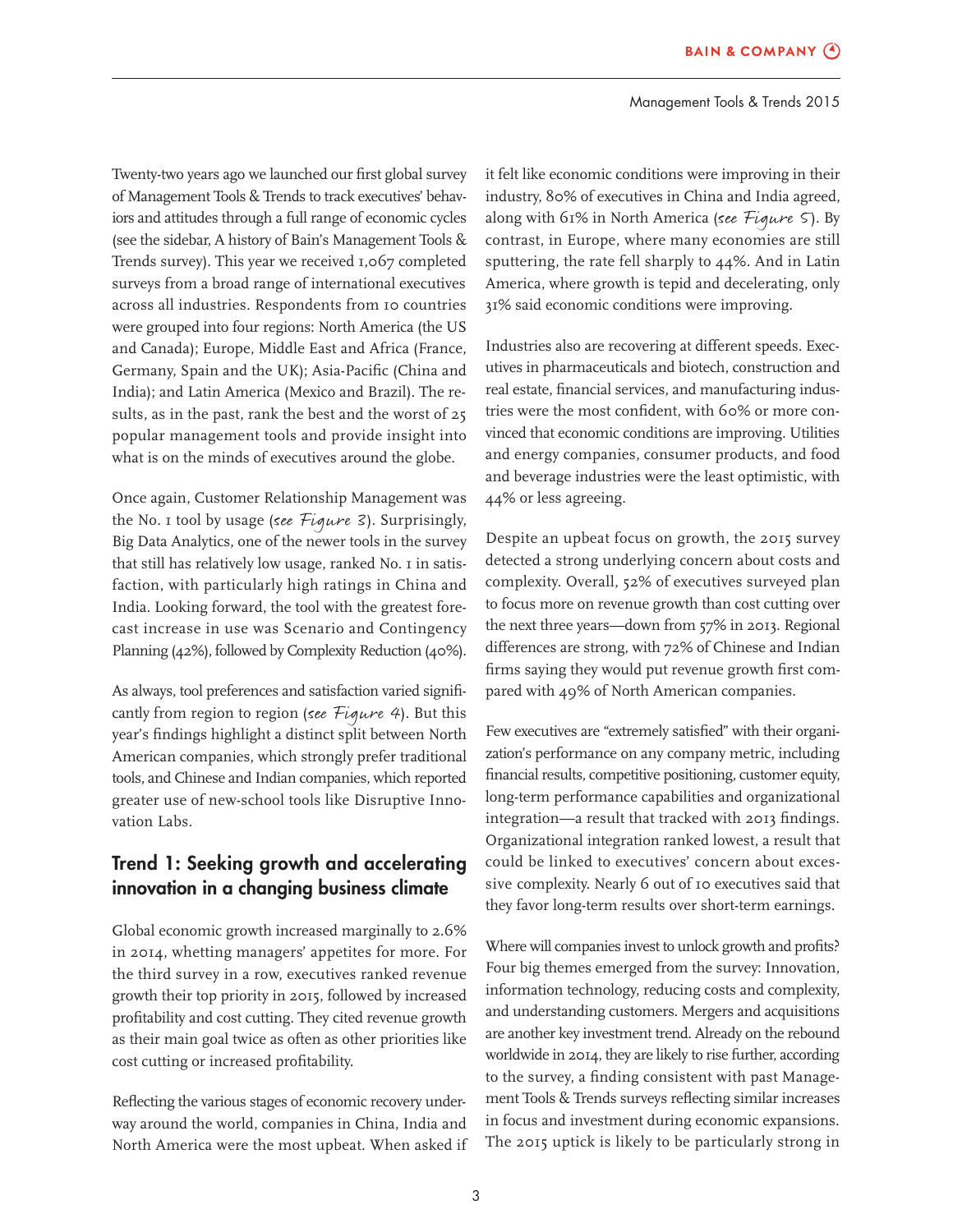Asia. Globally, 57% of executives said they expect effective mergers and acquisitions to be critical to success in their industry, with 74% of Chinese and Indian executives agreeing.

In our survey, M&A usage showed a slight rise in 2014 after steadily declining usage during the 2006−2012 economic downturn, but the relatively small jump may indicate that the appetite for deal making might be running ahead of actual transactions.

#### The urge to innovate

In boardrooms around the world, innovation is top of the agenda, as transformative technologies move from lab to market, revolutionizing business models, industries and markets. The vast majority of executives (74%) said that innovation is more important than cost reduction for long-term success. A key challenge for any company is the sheer volume and breadth of transformative technologies (such as genomics, nanotechnology, robotics, advanced materials, industry 4.0 and exponential technologies) poised to shake up the status quo. Executives may view innovation as a strategic ace for coping with those forces, allowing them to steer transformation instead of being crushed by it.

Based on responses to the survey, companies in China, India and Europe appear to be placing greater emphasis on innovation and long-term growth capabilities, substantially outpacing North American companies, likely for different reasons. Eighty-four percent of executives in China and India and 83% in Europe said innovation is more important than cost reduction. China and India may be seeking to wield innovation to leapfrog established global market leaders. These two emerging market countries were the highest users of Disruptive Innovation Labs, a new tool that has low usage (8%) but ranks high in satisfaction (fourth overall). European firms, by contrast, are likely turning to innovation to power growth in a stagnant market and renew their competitive edge.

Companies may also be turning to innovation in response to declining customer loyalty. Executives said customer

|                                       | Global | N. America               | <b>EMEA</b> | <b>APAC</b>    | L. America     |
|---------------------------------------|--------|--------------------------|-------------|----------------|----------------|
| Customer Relationship Management      |        | $\overline{4}$           | 1(t)        | 2(t)           | $\overline{4}$ |
| Benchmarking                          | 2(t)   | 2(t)                     | 1(t)        | 14             | $\overline{2}$ |
| <b>Employee Engagement Surveys</b>    | 2(t)   |                          | 5           | 8              | 9(t)           |
| Strategic Planning                    | 2(t)   | 2(t)                     | 9           | 5(t)           |                |
| Outsourcing                           | 5      | 6                        | 3(t)        | 5(t)           | 9(t)           |
| <b>Balanced Scorecard</b>             | 6(t)   | 7(t)                     | 3(t)        | 15(t)          | 3              |
| Mission and Vision Statements         | 6(t)   | 5                        | 8           | 18             | 5              |
| Supply Chain Management               | 8      | 7(t)                     | 10          | 2(t)           | 13(t)          |
| Change Management Programs            | 9      | 9                        | 6(t)        | 21             | 9(t)           |
| <b>Customer Segmentation</b>          | 10     | 14(t)                    | 6(t)        | 12(t)          | $\overline{7}$ |
| Core Competencies                     | 11(t)  | 10                       |             | 7              |                |
| <b>Big Data Analytics</b>             | 11(t)  | $\overline{\phantom{m}}$ |             |                |                |
| <b>Total Quality Management</b>       | 11(t)  |                          |             | $\overline{4}$ |                |
| Satisfaction and Loyalty Management   | 16     |                          |             | 9              |                |
| <b>Digital Transformation</b>         | 19(t)  |                          |             | 10             |                |
| <b>Business Process Reengineering</b> | 15     |                          |             |                | 6              |
| <b>Strategic Alliances</b>            | 17     |                          |             |                | 8              |

### Figure 3: Most used tools

Note: (t)=tied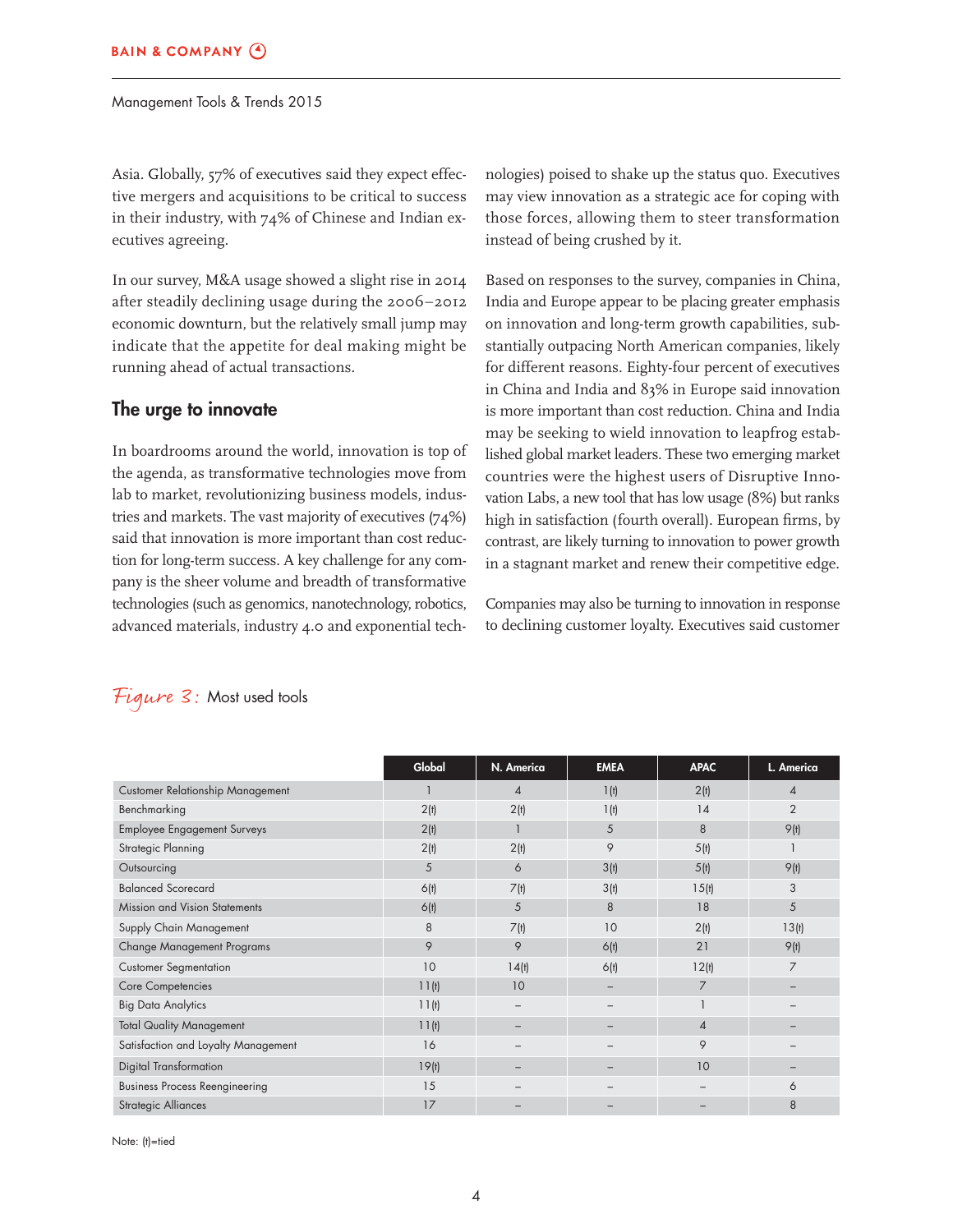# Figure 4: Usage rates vary by region

|                                       | N. America | <b>EMEA</b> | <b>APAC</b> | L. America |
|---------------------------------------|------------|-------------|-------------|------------|
| Customer Relationship Management      | 48%        | 50%         | 48%         | 38%        |
| Benchmarking                          | 50%        | 50%         | 29%         | 42%        |
| <b>Employee Engagement Surveys</b>    | 55%        | 41%         | 38%         | 31%        |
| Strategic Planning                    | 50%        | 31%         | 42%         | 52%        |
| Outsourcing                           | 42%        | 44%         | 42%         | 31%        |
| <b>Balanced Scorecard</b>             | 39%        | 44%         | 28%         | 39%        |
| Mission and Vision Statements         | 45%        | 37%         | 27%         | 36%        |
| Supply Chain Management               | 39%        | 30%         | 48%         | 24%        |
| Change Management Programs            | 37%        | 39%         | 24%         | 31%        |
| <b>Customer Segmentation</b>          | 22%        | 39%         | 31%         | 34%        |
| <b>Big Data Analytics</b>             | 27%        | 24%         | 52%         | 17%        |
| Core Competencies                     | 36%        | 23%         | 39%         | 15%        |
| <b>Total Quality Management</b>       | 22%        | 25%         | 47%         | 28%        |
| Mergers and Acquisitions              | 34%        | 24%         | 28%         | 24%        |
| <b>Business Process Reengineering</b> | 22%        | 21%         | 32%         | 35%        |
| Satisfaction and Loyalty Management   | 23%        | 19%         | 34%         | 19%        |
| Strategic Alliances                   | 19%        | 19%         | 26%         | 32%        |
| Organizational Time Management        | 22%        | 17%         | 31%         | 14%        |
| Digital Transformation                | 14%        | 14%         | 33%         | 15%        |
| Scenario and Contingency Planning     | 20%        | 15%         | 16%         | 17%        |
| Complexity Reduction                  | 15%        | 17%         | 26%         | 14%        |
| Price Optimization Models             | 15%        | 14%         | 28%         | 15%        |
| Decision Rights Tools                 | 7%         | 9%          | 22%         | 4%         |
| Zero-based Budgeting                  | 10%        | 6%          | 13%         | 9%         |
| Disruptive Innovation Labs            | 7%         | 6%          | 17%         | 3%         |

 $\Box$  Use tool significantly more than those not in region  $\quad \bigcirc \,$  Use tool significantly less than those not in region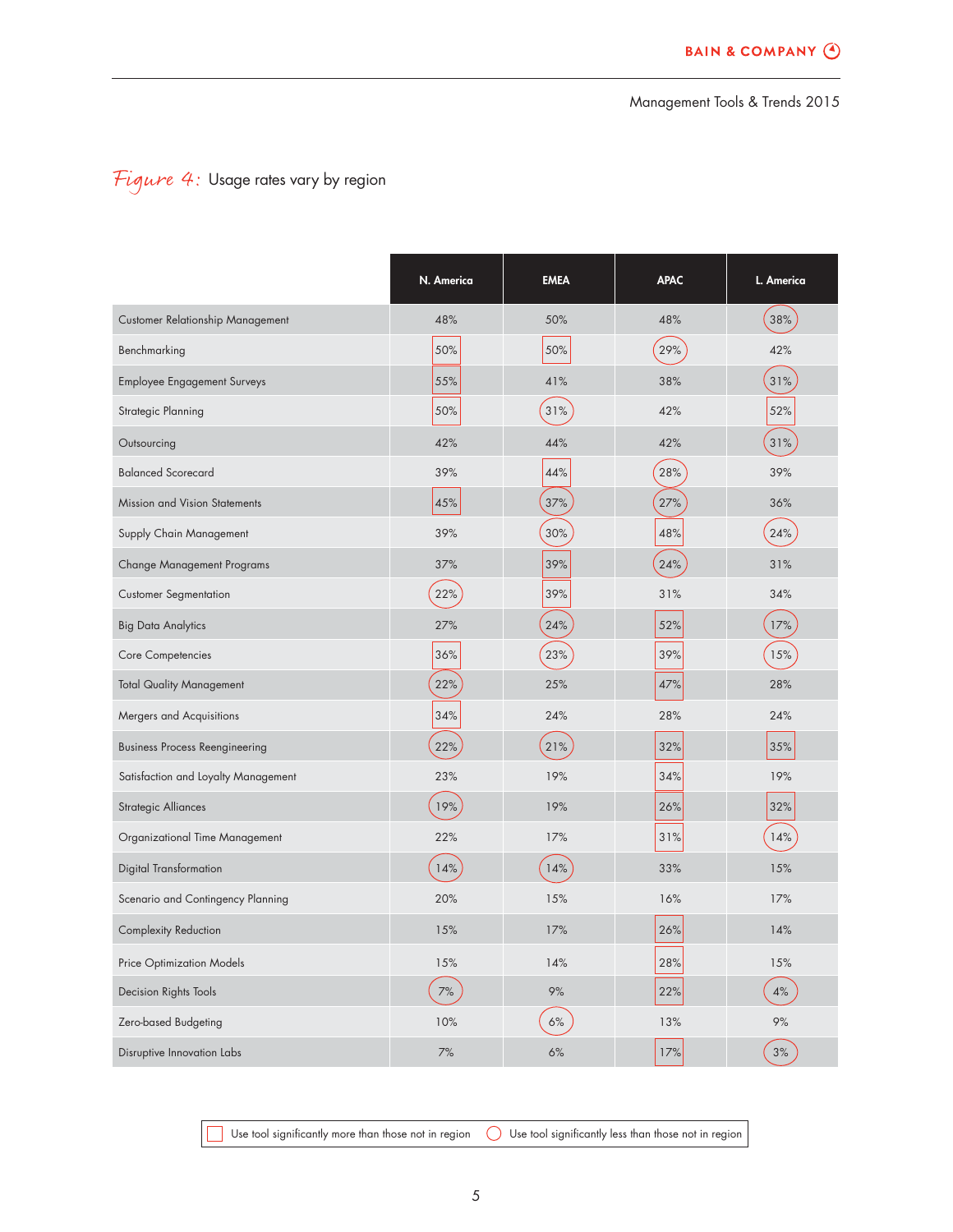# Figure 5: Attitudes vary by region

|                                                                                   | N. America | <b>EMEA</b> | <b>APAC</b> | L. America |
|-----------------------------------------------------------------------------------|------------|-------------|-------------|------------|
| Our ability to adapt to change is a significant competitive advantage             | 68%        | 75%         | 88%         | 75%        |
| Innovation is more important than cost reduction for long-term success            | 63%        | 83%         | 84%         | 74%        |
| Our current financial performance is strong                                       | 76%        | 71%         | 76%         | 71%        |
| Over the next three years, our IT spending must increase as a percent of sales    | 58%        | 56%         | 83%         | 65%        |
| Customers are less loyal to brands than they used to be                           | 64%        | 60%         | 54%         | 68%        |
| Excessive complexity is raising our costs and hindering our growth                | 55%        | 67%         | 68%         | 53%        |
| Sustainability initiatives are improving our growth and profitability             | 54%        | 56%         | 85%         | 46%        |
| Our management actions favor long-term results over short-term earnings           | 53%        | 49%         | 80%         | 56%        |
| Effective mergers and acquisitions will be critical to success in our industry    | 50%        | 58%         | 74%         | 54%        |
| Principles and passions of our founders still dominate our operating practices    | 55%        | 43%         | 71%         | 64%        |
| I am very concerned about the impact a cyber attack could have on us              | 60%        | 47%         | 74%         | 36%        |
| It feels like economic conditions are improving in our industry                   | 61%        | 44%         | 80%         | 31%        |
| Increased price transparency has had a major impact on our pricing strategy       | 49%        | 54%         | 76%         | 43%        |
| Over the next three years, we'll focus more on revenue growth than cost reduction | 49%        | 45%         | 72%         | 49%        |
| Advanced analytics are transforming our marketing strategy                        | 47%        | 45%         | 83%         | 38%        |
| We use experimentation and testing techniques proficiently                        | 43%        | 39%         | 75%         | 45%        |
| Insufficent consumer insight is hurting our performance                           | 36%        | 56%         | 57%         | 40%        |
| Our current information systems are constraining profitable growth                | 37%        | 40%         | 57%         | 40%        |
| Our top management is unwilling to take greater risks for higher returns          | 35%        | 36%         | 49%         | 40%        |
| We don't have the tech capabilities required to be a leader in our industry       | 28%        | 27%         | 34%         | 30%        |

 $\Box$  Significantly higher than executives not in that region  $\;\bigcirc \;$  Significantly lower than executives not in that region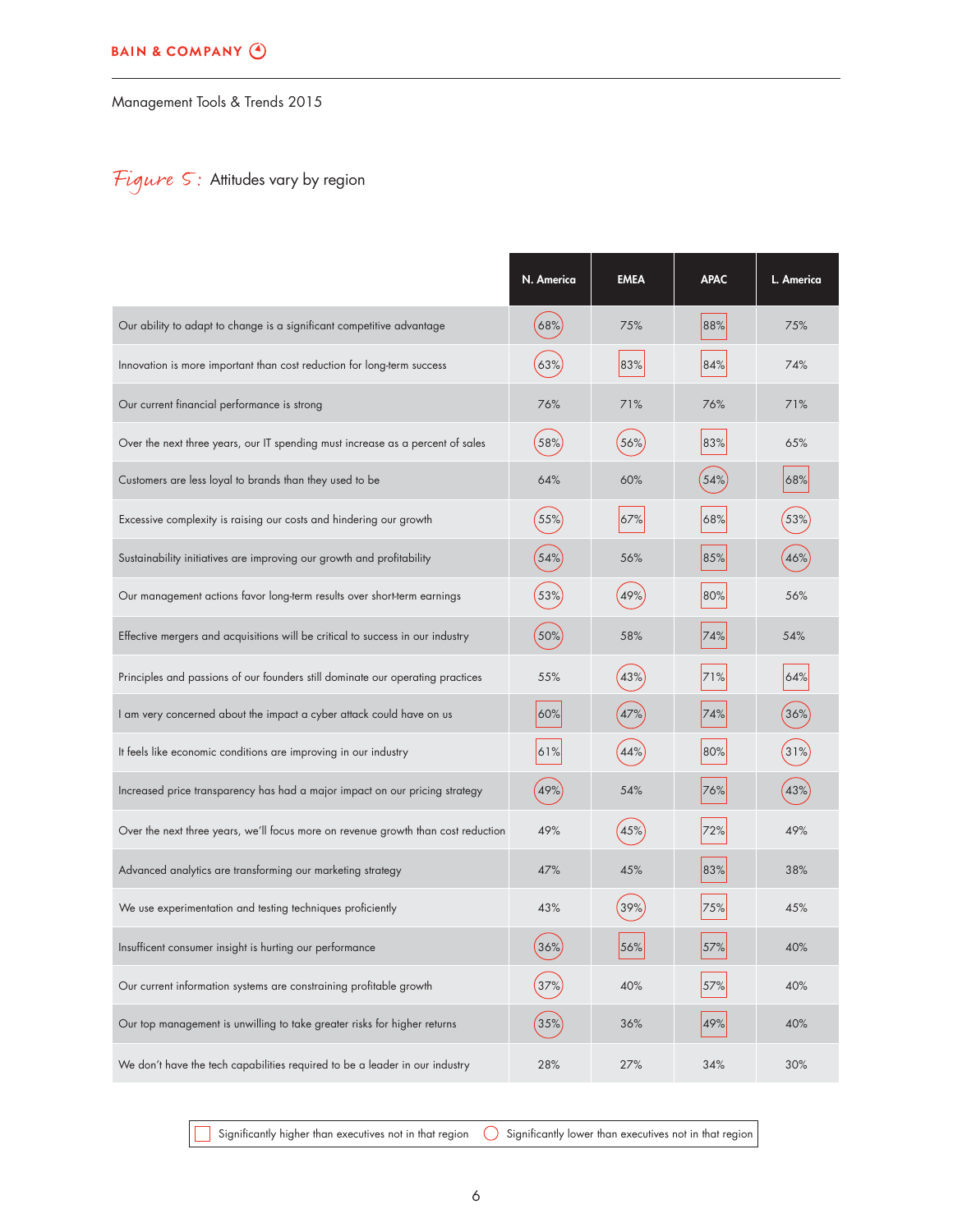loyalty/experience was their No. 5 priority in 2015, behind revenue growth, cost cutting, increased profitability, and innovation/new products. Of course, developing innovative products and services is one way companies can differentiate themselves from the competition and keep customers coming back. Another tool related to improving customer loyalty, Customer Segmentation, ranked 10th in usage and third in satisfaction in 2014. European companies were the biggest users of Customer Segmentation.

The urge for a more sustainable economy also may be spurring investment in innovation. Governments, companies and consumers increasingly are embracing sustainable products and processes. Globally, 59% of executives said sustainability initiatives are improving their growth and profits. In particular, midsize companies concurred, with 71% of executives seeing growth opportunities linked to sustainability initiatives. Regionally, China and India had the strongest response, with 85% agreeing, compared with 54% in North America and 46% in Latin America.

### Trend 2: Cost and excessive complexity are a worrying hindrance to growth

Two key obstacles to growth and profits loomed large in the 2015 survey: an insidious rise in costs and excessive complexity. Sixty percent of executives said excessive complexity is raising their costs and hindering growth. What's gone wrong? Globalization has given rise to exceedingly complicated corporate configurations plagued by excessive layers of management, fuzzy decision making, matrix structures and an exponential increase in communications—all of which undercut growth and profits. And there is no quick or simple antidote.

At least half of the executives surveyed seem to be adapting to current challenges by trying new techniques. But rooting out complex structures and processes is no small feat. Making a permanent improvement means transforming an organization's culture. And at the core of the process is understanding how complexity drives up costs and impedes a company's ability to innovate.

Data from the Management Tools & Trends surveys show that companies have experimented over the years with a number of tools, such as Business Process Reengineering, to tackle excessive complexity but that they are still struggling to find one that really works. According to a different Bain survey of nearly 300 companies, 40% of those seeking to cut costs by 10% in 2008−09 failed. And even when such programs succeed, costs notoriously tend to creep upward over time. New tools designed to help reduce complexity, such as Decision Rights, first introduced in 2008, ranked high in satisfaction in 2014 (eighth out of 25), and many (44%) expect to use the tool in 2015. Others, including Change Management Programs, got lower-than-average global satisfaction marks. Complexity Reduction, introduced in 2012, looks poised to do better—it ranked No. 2 in projected increase in use for 2015—though it was below average in both usage and satisfaction in 2014.

As companies battle with complexity, Zero-based Budgeting may be another tool poised to rise in usage: A more radical approach much under discussion in boardrooms, it starts with reenvisioning the business from top to bottom. By starting with a blank sheet of paper, Zero-based Budgeting helps managers look beyond their existing organization—particularly those with complex structures following mergers or acquisitions—and design an ideal structure based on strategic goals. Zero-based Budgeting has relatively low usage and satisfaction, but 47% of executives said they plan to use it in 2015, with particularly strong consensus (80%) in China and India and among midsize companies (60%).

## Trend 3: Investing in the digital transformation trend to fuel growth and innovation, master complexity, and confront risks

Digital technologies have been transforming the global economy for decades, but the pace of change is quickening. Innovative new products and services enabled by IT will create tectonic shifts in industries, growth opportunities, risks and disjunctures. That may be one reason why executives are determined to improve their digital agility. Globally, 64% of executives said that over the next three years, spending on IT must increase as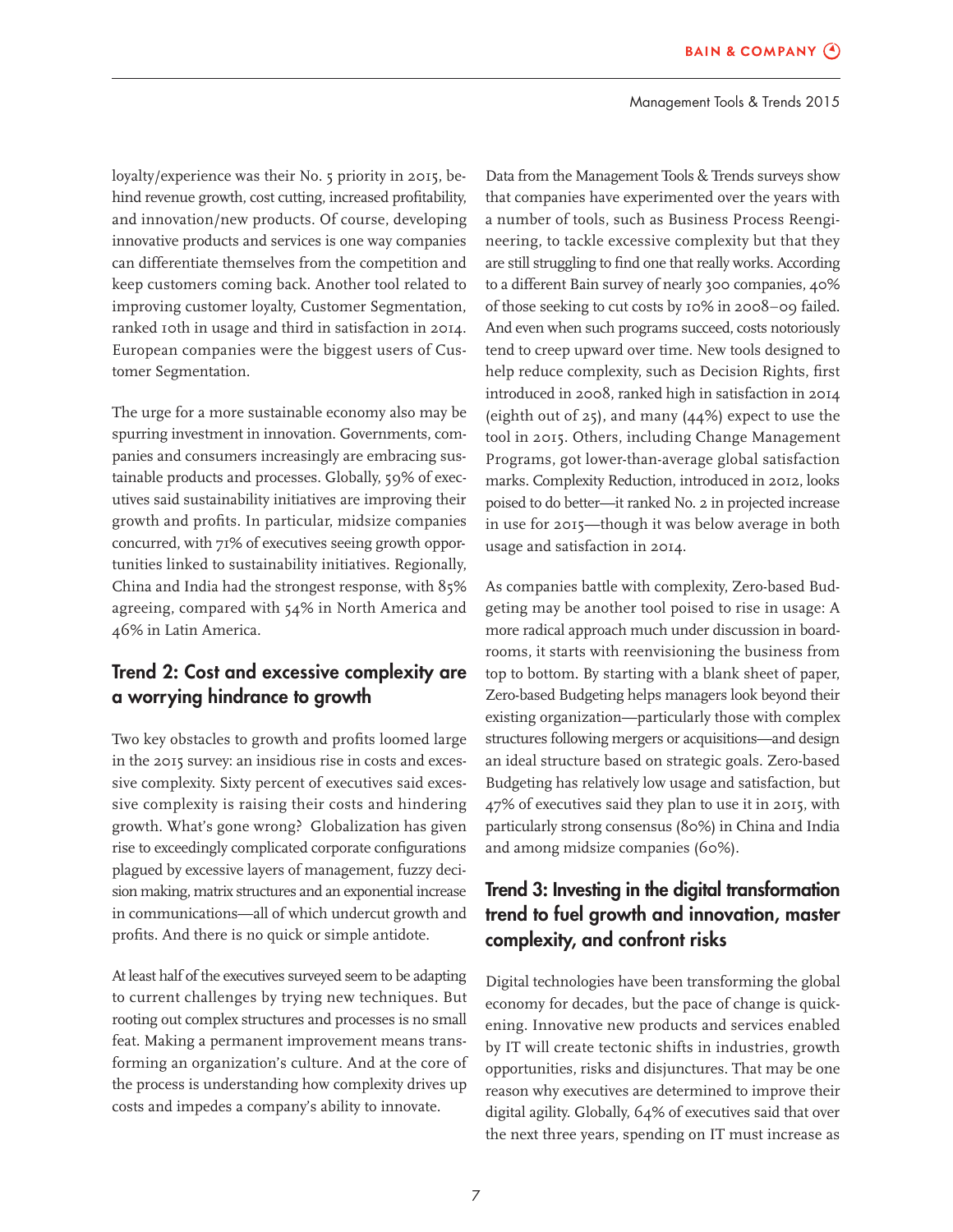

a percentage of sales. Most of the respondents who shared this view were from emerging countries, especially China and India, where 83% said spending on IT would rise.

Companies may increase investment in IT to achieve a wide array of goals, from better supply chain management to increasing customer loyalty. They could also identify new markets or improve data security in an era of growing risks and volatility. More than half of those surveyed, for example, said they are using advanced analytics to transform their marketing strategies, with 65% of midsize companies concurring. Forty-two percent of executives said their IT systems are constraining profitable growth, down slightly from 49% in 2012. Firms in China and India are most likely to say that advanced analytics are transforming their marketing strategy (83% agree), compared with North America (47%), Europe (45%) and Latin America (38%).

The ranking of the Big Data Analytics tool in 2015 underscores the management trend. The tool helps companies glean valuable insights from massive quantities of data that can fuel growth. Introduced to the survey in 2012, it ranked first in satisfaction in 2014 and 11th in usage. The industries moving quickest to harness advanced analytics are healthcare, financial services, pharmaceuticals and biotech, and technology and telecommunications. Companies that are successful in applying advanced analytics utilize it to automate a number of carefully selected decisions so that they are done better and faster, Bain research shows. Thirty percent of companies were extremely satisfied with the Big Data Analytics tool, while only 5% were dissatisfied. Midsize companies were the biggest users of the tool (38%) and the most satisfied with it. But some industries clearly haven't figured out how to wield it to their advantage. Executives in chemicals and metals and consumer products are the least likely to say that advanced analytics had a significant impact on their marketing strategy.

For many companies, particularly smaller players, the era of Big Data poses a daunting resource challenge. Without the skills and capital to tap the potential of the ongoing digital transformation, many may find it increasingly difficult to close the gap with data leaders and benefit from the trend. They will need IT savvy not only to unleash growth but also to respond effectively to the networked digital economy's challenges and risks, such as cyber attacks.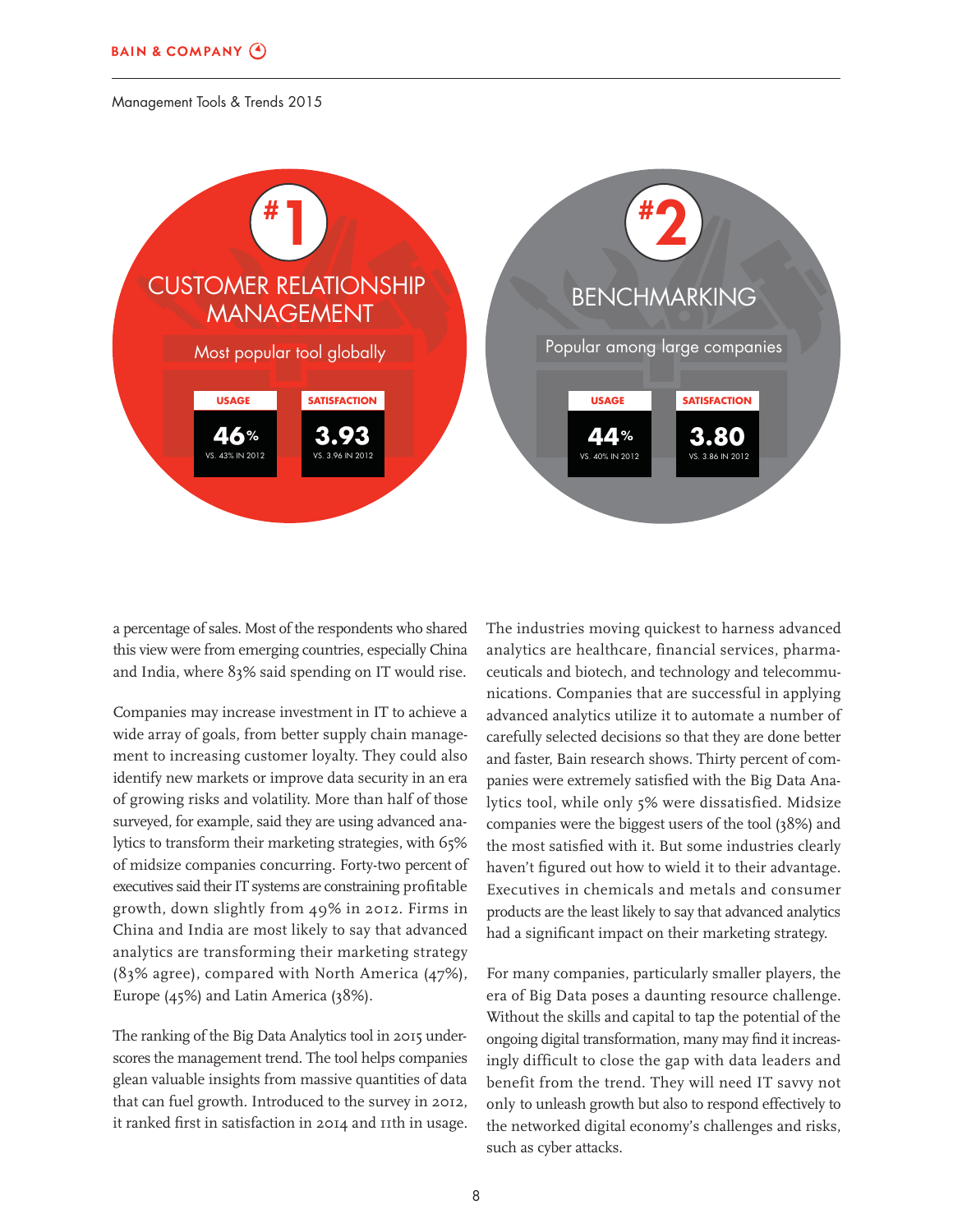What percentage of companies are in good shape? Globally, 56% of executives believe they have the technological capabilities required to be a leader in their industry. That figure is high, and some may be overestimating their ability. On the other hand, it's possible that many companies have invested heavily in technological capabilities but lack other requisites for market leadership, such as management talent.

Indeed, concerns about cyber attacks showed the largest increase among all management trends since our last survey—a trend that may be accelerating the shift toward greater investment in IT. But it's not clear that companies will spend enough or soundly to protect themselves against a cyber attack. Globally, 55% of executives said they are very concerned about the impact a cyber attack could have on their business. China and India expressed the greatest fear (74%), followed by North America (60%, up sharply from 43% in 2012), Europe (47%) and Latin America (36%).

Bain research shows that attacks are not only becoming larger but they are more complex and targeted on financial gain. And some organizations face advanced persistent threats. In February, a sophisticated malware called Carbanak hit 100 financial institutions in 30 countries generating \$1 billion in losses—the biggest financial loss to cybercrime ever. Intel Security Group's security division McAfee estimates US losses from cyber attacks at \$100 billion a year and worldwide losses at 0.5% to 1.0% of global GDP.

The industries most worried about the threat are healthcare (70%) financial services (67%), and tech and telecommunications (62%). This anxiety is likely to have risen since the November 2014 cyber attack on Sony Pictures Entertainment by North Korea.

Executives at midsize companies were the most concerned (61%) about an attack, followed by large companies (59%) and smaller companies (45%).

Why are companies so ill-equipped to deal with the growing threat of cyber attacks? In our experience, companies often suffer a disconnect between their risk management efforts and the development of cybersecurity capabilities. We also see inconsistency in the way companies approach security planning, operations and funding.



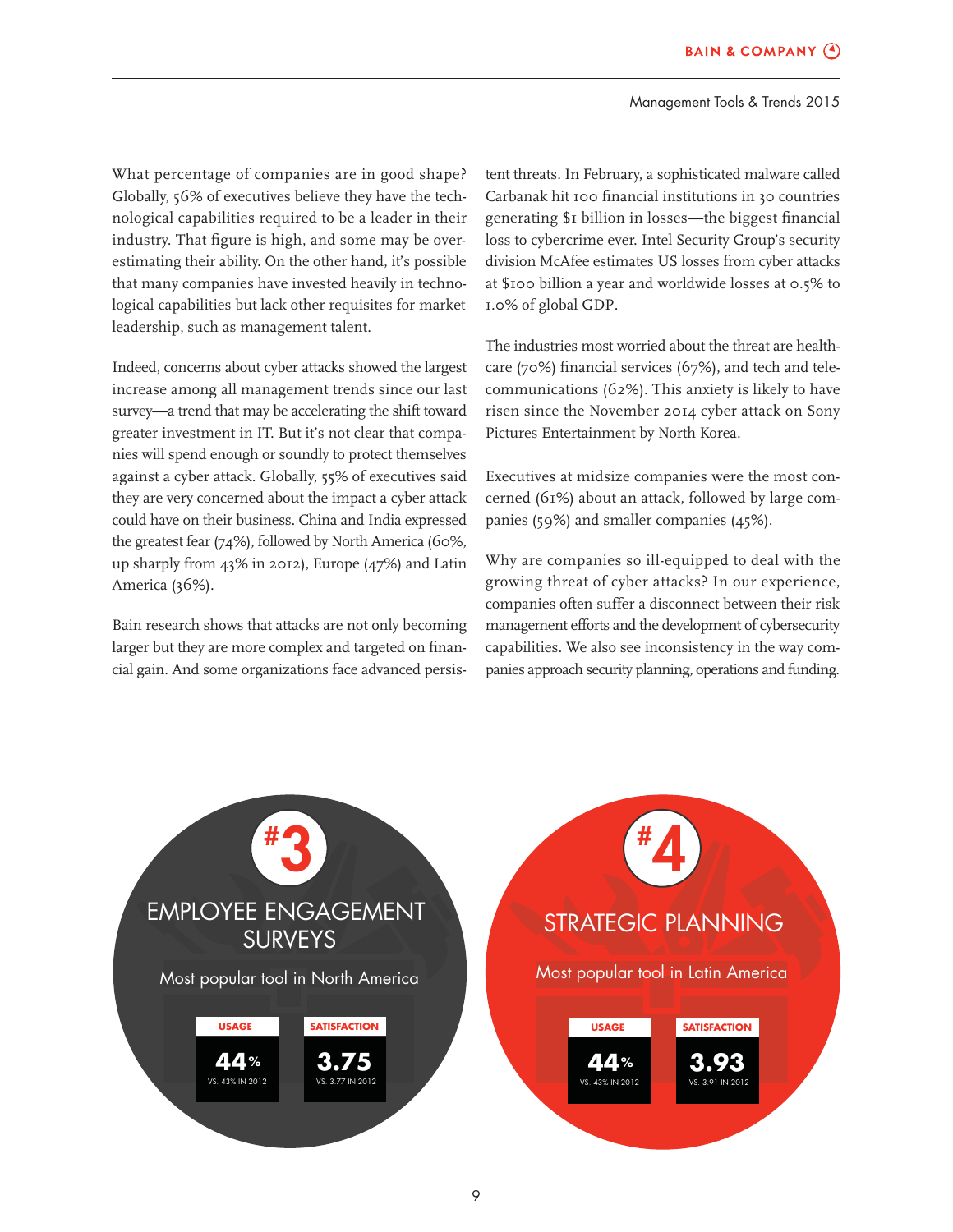Together, these mistakes create gaps in strategy and operations that leave organizations vulnerable. Leading organizations take a more strategic rather than operational approach to security.

### Trend 4: Understanding customers

Another trend linked to growth and the digital transformation is the desire to better understand customers. Leading companies know that improving customer loyalty can help raise revenue and profits. The desire cuts across industries, as retailers, bankers, insurers, manufacturers and utilities search for ways to better understand their customers' desires—and prevent them from defecting to rivals. In this year's survey, 62% of executives expressed concern that customers are less loyal to brands than they used to be, and 46% said insufficient consumer insight is hurting their performance.

Satisfaction and Loyalty Management tools can help by tracking customer views and satisfaction and diagnosing root causes of defection. So it's not surprising that the 2015 survey ranked Customer Relationship Management the top utilized tool for the second time in a row. Employee

Engagement Surveys meanwhile ranked No. 2 in use (tied with Benchmarking and Strategic Planning) among all 25 tools, which may reflect increasing evidence of a link between engaged employees and customer loyalty.

# Tool use and satisfaction: Old school vs. new school

Each survey highlights regional differences in tool use and satisfaction. An interesting pattern that emerged from the 2015 survey was a clear split between regions preferring traditional tools and those going for newer tools linked to the digital transformation trend. Such differences may result from varying views on this year's key trends—namely, growth and innovation, cost and complexity, investment in the digital transformation, and better understanding customers.

Established market firms in North America and Europe are heavier users of more traditional tools such as Benchmarking, Employee Engagement Surveys and Change Management Programs. By contrast, Chinese and Indian companies strongly prefer newer and innovation-linked tools such as Big Data Analytics, Digital Transformation,

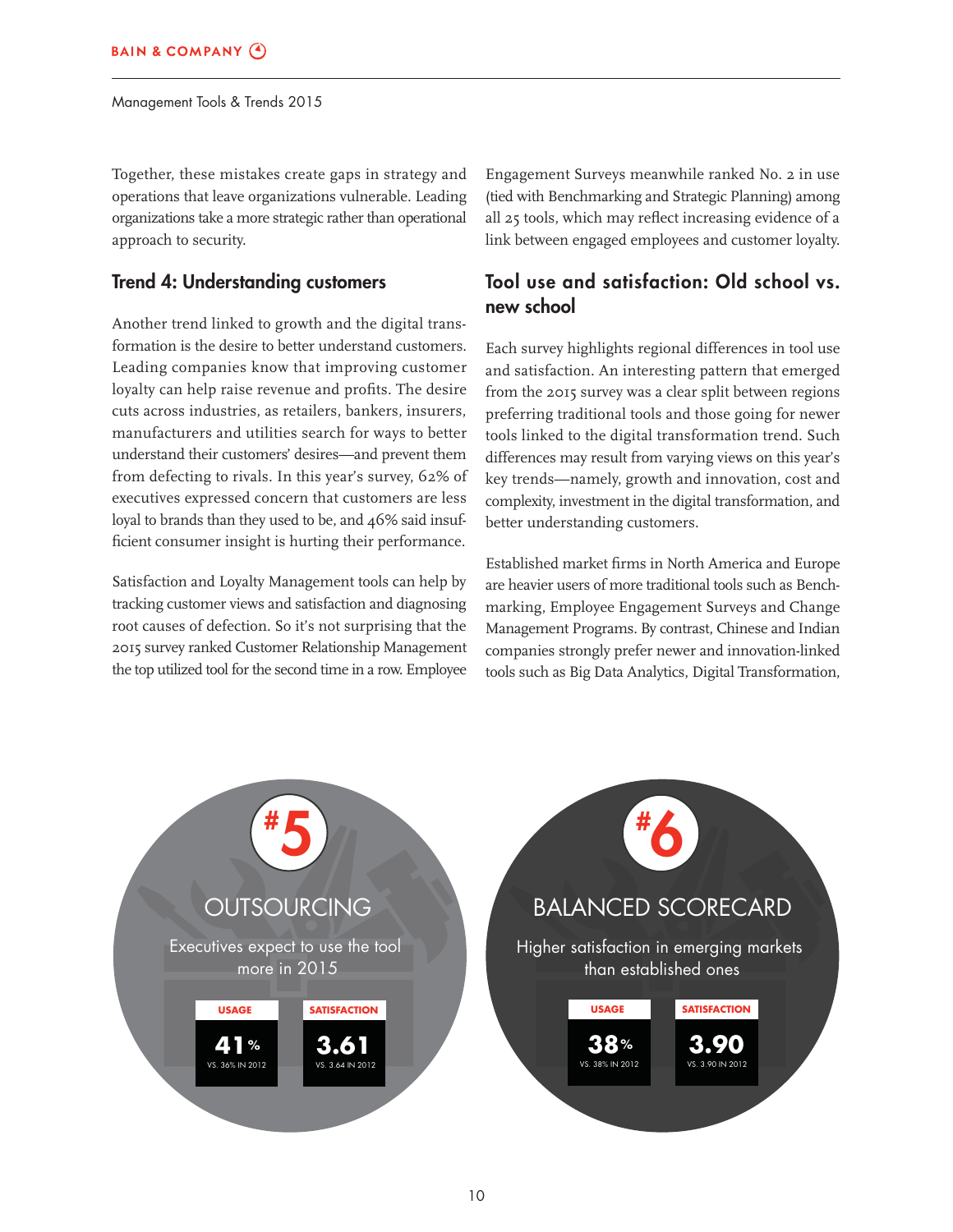

Disruptive Innovation Labs and Complexity Reduction perhaps viewing these tools as a way to catapult themselves into global markets as fast followers.

Are two distinct camps emerging—an old school and a new school of tool users? It's too soon to say. One factor that might play a role in China's and India's embrace of digital tools is their greater focus on innovation. As mentioned earlier, 84% of Chinese and Indian executives ranked innovation as more important than cost reduction to long-term success compared with only 63% of North American companies. Chinese and Indian companies seeking to challenge established Western giants in global markets might see innovation as their best strategy and tools such as Disruptive Innovation Labs as a way to unleash more of it.

Interestingly, China and India are using a lot of old tools as well—perhaps an effort to leave no stone unturned as they challenge entrenched market leaders. China and India lead the rest of the world in using Core Competencies (39%), Supply Chain Management (48%), Total Quality Management (47%) and Price Optimization Models (28%), and they matched North America in the use of Outsourcing (both regions at 42%).

Latin American companies show more of a preference than other regions for some of the old-school tools, including Strategic Planning, Strategic Alliances and Business Process Reengineering.

Perhaps the most striking regional finding: North American executives were significantly less satisfied with the majority of tools—old and new—while Chinese and Indian executives were significantly more satisfied with them (see  $Figure 6$ ). As mentioned above, Chinese and Indian firms expressed far more commitment to innovation than their North American counterparts and were the most confident about their "ability to adapt as a significant competitive advantage" (88%) compared with North America (68%) and Europe (75%). Chinese and Indian executives also were more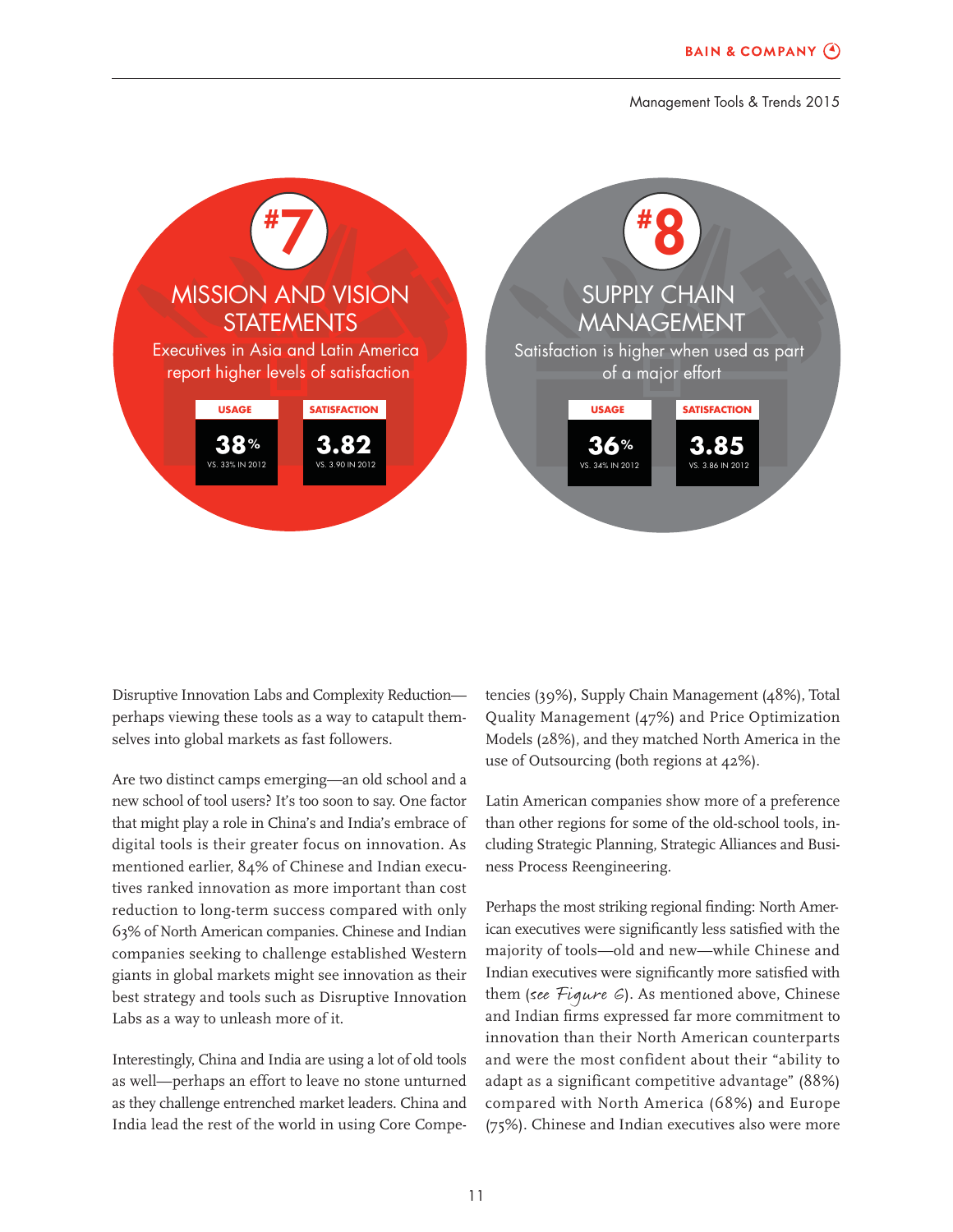

determined to increase investment in IT (83%) compared with North America (58%), Europe (56%) and Latin America (65%).

Extrapolating from those results, the greater satisfaction of Chinese and Indian executives with all tools may simply reflect their determination to leapfrog global rivals and their belief that such tools are helping them. On the other hand, it may also reflect excessive optimism about the impact of management tools based on fewer years of experience with them.

#### Summing up

The six most popular tools of 2012 remained in the top six for 2014, with Customer Relationship Management the No. 1, followed by Benchmarking, Employee Engagement Surveys, Strategic Planning, Outsourcing and Balanced Scorecard (see Figure 7). Core Competencies was the only tool to drop out of the top 10 from 2012.

Comparing the top 10 tools over a 10-year period, Strategic Planning, Benchmarking, Outsourcing, and Mission and Vision Statements consistently remain in the top 10.

It's important for companies to understand that not every tool is right for every situation. Based on our experience tracking tool use, when satisfaction is high but usage is low, usage tends to grow. One example is Big Data Analytics, which looks poised to increase in use (see Figure 9). When usage is high and satisfaction is low, usage tends to drop, as is the case of Change Management Programs—that is, unless the tool improves, as was the case with Customer Relationship Management.

The tools with the greatest satisfaction spread, showing more executives satisfied than not satisfied, were Total Quality Management, Big Data Analytics, Decision Rights Tools and Digital Transformation. No matter what tools companies prefer, it's clear that major efforts with tools produce better satisfaction scores than limited efforts, and some tools may not be worth using on a limited basis. For some tools, the difference is enormous: Balanced Scorecard rated third-highest tool when used as part of a major effort, but it tied for 17th when used on a limited basis (see Figure 10).

Globally, the trend toward using fewer tools continues. Companies used an average of 7.0 tools in 2014, down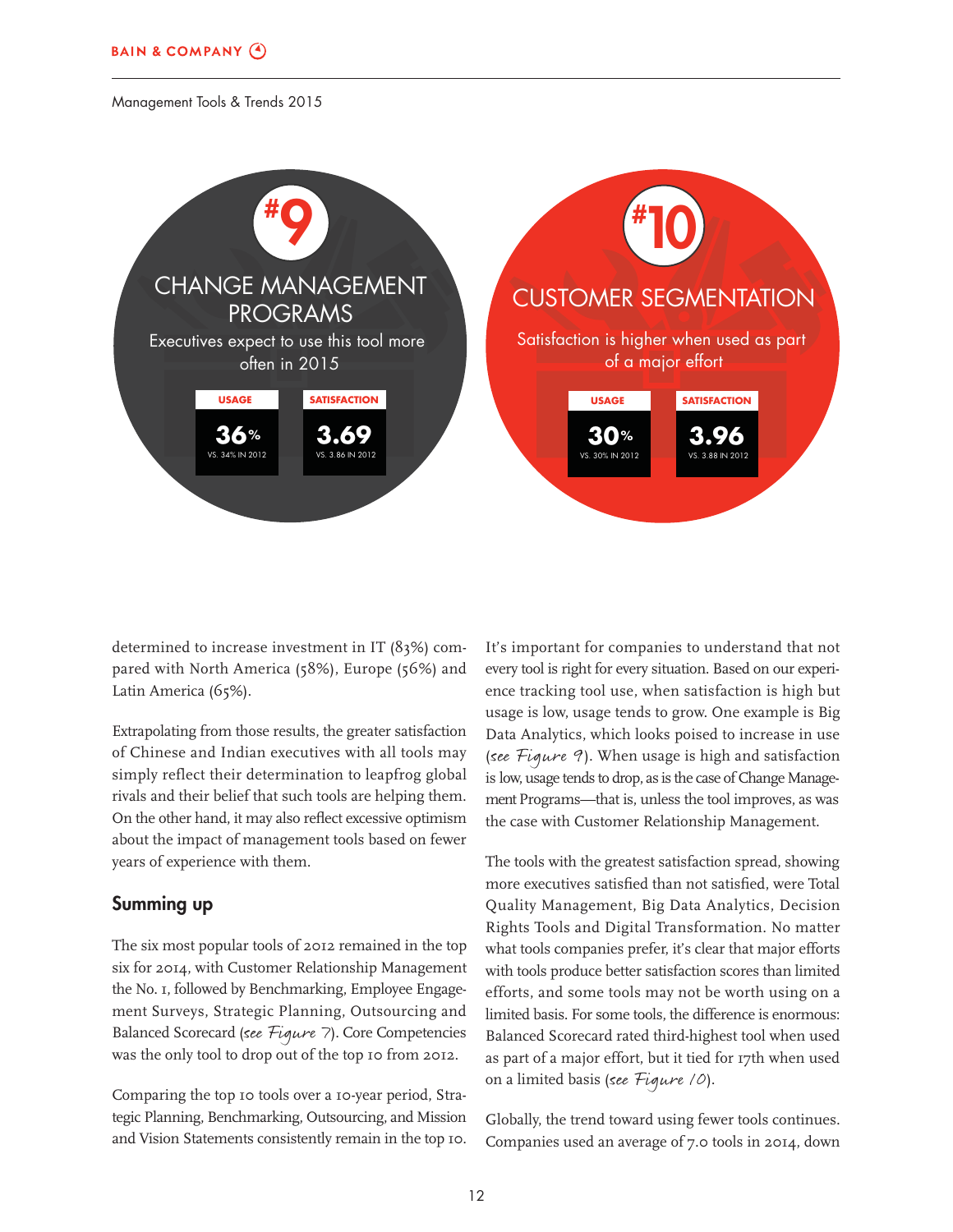Figure  $G$ : North American executives were much less satisfied with the majority of tools, Asia executives much more satisfied

|             |                                       | Global   | N. America | <b>EMEA</b> | <b>APAC</b> | L. America |
|-------------|---------------------------------------|----------|------------|-------------|-------------|------------|
|             | <b>Big Data Analytics</b>             | $4.01*$  | (3.69)     | 3.87        | 4.43        | 3.94       |
|             | <b>Total Quality Management</b>       | $3.97*$  | (3.81)     | 3.83        | 4.18        | 4.05       |
|             | <b>Customer Segmentation</b>          | $3.96*$  | 3.91       | 3.94        | 4.17        | 3.87       |
|             | Disruptive Innovation Labs            | 3.95     | (3.63)     | 4.00        | 4.19        | 3.83       |
|             | Digital Transformation                | 3.94     | (3.73)     | 3.81        | 4.28        | 3.73       |
|             | Customer Relationship Management      | $3.93*$  | 3.86       | 3.82        | 4.24        | 3.87       |
|             | Strategic Planning                    | $3.93*$  | (3.83)     | 3.89        | 4.20        | 3.92       |
|             | Decision Rights Tools                 | 3.92     | (3.62)     | 3.79        | 4.24        | 3.56       |
|             | <b>Balanced Scorecard</b>             | 3.90     | (3.78)     | 3.86        | 4.28        | 3.91       |
|             | <b>Strategic Alliances</b>            | 3.90     | 3.92       | 3.80        | 4.11        | 3.80       |
|             | Mergers and Acquisitions              | 3.87     | 3.81       | 3.83        | 3.95        | 3.98       |
|             | Price Optimization Models             | 3.87     | (3.67)     | 3.64        | 4.29        | 3.73       |
|             | Satisfaction and Loyalty Management   | 3.86     | 3.76       | 3.76        | 4.13        | 3.71       |
| Global Avg= | Supply Chain Management               | 3.85     | (3.70)     | 3.77        | 4.09        | 4.00       |
| 3.84        | Mission and Vision Statements         | 3.82     | (3.72)     | 3.71        | 4.07        | 4.05       |
|             | Benchmarking                          | 3.80     | 3.74       | 3.86        | 4.15        | (3.61)     |
|             | Scenario and Contingency Planning     | 3.80     | 3.69       | 3.60        | 4.27        | 3.82       |
|             | <b>Business Process Reengineering</b> | 3.78     | (3.58)     | 3.66        | 4.21        | 3.72       |
|             | Core Competencies                     | 3.78     | 3.75       | 3.62        | 3.95        | 3.81       |
|             | Organizational Time Management        | 3.76     | (3.55)     | 3.66        | 4.08        | 3.89       |
|             | Employee Engagement Surveys           | 3.75     | (3.64)     | 3.89        | 3.84        | 3.79       |
|             | Zero-based Budgeting                  | 3.72     | 3.56       | 3.71        | 4.00        | 3.67       |
|             | Change Management Programs            | $3.69**$ | 3.59       | 3.67        | 3.96        | 3.76       |
|             | Complexity Reduction                  | $3.67**$ | (3.34)     | 3.45        | 4.09        | 3.89       |
|             | Outsourcing                           | $3.61**$ | 3.60       | (3.39)      | 3.98        | 3.51       |
|             |                                       |          |            |             |             |            |

\*Significantly above/\*\*below the global mean  $\qquad \qquad$  Significantly higher than other regions  $\qquad$  Significantly lower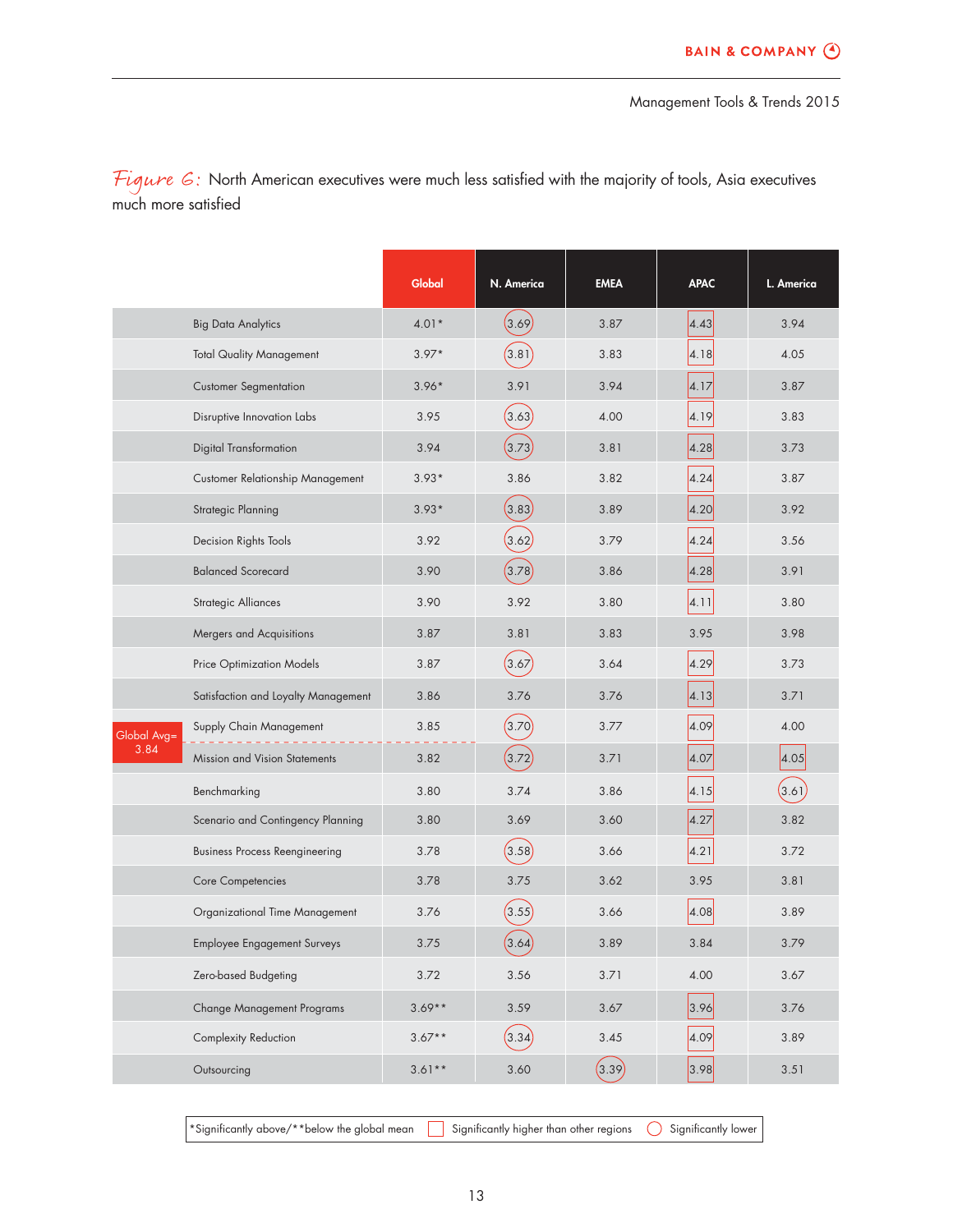### Figure 7: Usage and satisfaction rates in 2014

|                                       | Usage    | Satisfaction |
|---------------------------------------|----------|--------------|
| <b>CRM</b>                            | 46%*     | $3.93*$      |
| Benchmarking                          | 44%*     | 3.80         |
| <b>Employee Engagement Surveys</b>    | 44%*     | 3.75         |
| Strategic Planning                    | 44%*     | $3.93*$      |
| Outsourcing                           | $41%$ *  | $3.61**$     |
| <b>Balanced Scorecard</b>             | 38%*     | 3.90         |
| Mission and Vision Statements         | 38%*     | 3.82         |
| Supply Chain Management               | $36\%*$  | 3.85         |
| Change Management Programs            | $34\%*$  | $3.69**$     |
| <b>Customer Segmentation</b>          | 30%      | $3.96*$      |
| <b>Big Data Analytics</b>             | 29%      | $4.01*$      |
| Core Competencies                     | 29%      | 3.78         |
| <b>Total Quality Management</b>       | 29%      | $3.97*$      |
| Mergers and Acquisitions              | 28%      | 3.87         |
| <b>Business Process Reengineering</b> | 26%      | 3.78         |
| Satisfaction and Loyalty Management   | $24%$ ** | 3.86         |
| <b>Strategic Alliances</b>            | 22%**    | 3.90         |
| Organizational Time Management        | $21%$ ** | 3.76         |
| <b>Digital Transformation</b>         | $18%$ ** | 3.94         |
| Scenario and Contingency Planning     | $18%$ ** | 3.80         |
| Complexity Reduction                  | $17%$ ** | $3.67**$     |
| Price Optimization Models             | $17\%**$ | 3.87         |
| Decision Rights Tools                 | $10\%**$ | 3.92         |
| Zero-based Budgeting                  | $10\%**$ | 3.72         |
| Disruptive Innovation Labs            | $8\%**$  | 3.95         |

Significantly above the overall mean \*\*Significantly below the overall mean (usage=28%, satisfaction=3.84)

## Figure 8: 2014 usage and satisfaction

Usage



**Satisfaction**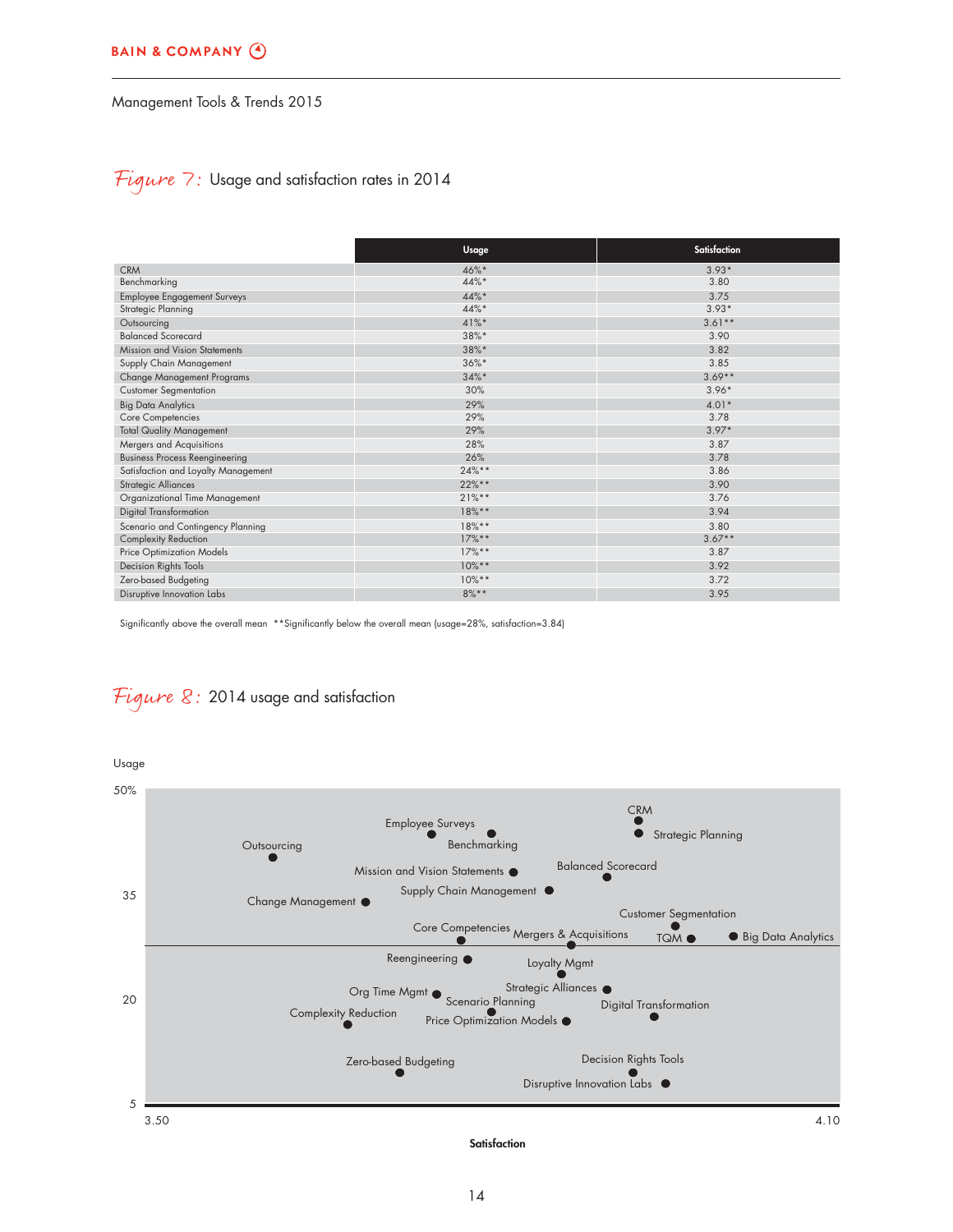# Figure 9: Expected change in usage

|                                         | Projected increase | Projected 2015 usage | Actual 2014 usage |
|-----------------------------------------|--------------------|----------------------|-------------------|
| Scenario and Contingency Planning       | 42%                | 60%                  | 18%               |
| Complexity Reduction                    | 40%                | 57%                  | 17%               |
| Organizational Time Management          | 40%                | 61%                  | 21%               |
| Satisfaction and Loyalty Management     | 39%                | 63%                  | 24%               |
| <b>Strategic Alliances</b>              | 38%                | 60%                  | 22%               |
| Core Competencies                       | 38%                | 67%                  | 29%               |
| <b>Price Optimization Models</b>        | 37%                | 54%                  | 17%               |
| Zero-based Budgeting                    | 37%                | 47%                  | 10%               |
| <b>Customer Segmentation</b>            | 37%                | 67%                  | 30%               |
| <b>Business Process Reengineering</b>   | 37%                | 63%                  | 26%               |
| <b>Big Data Analytics</b>               | 35%                | 64%                  | 29%               |
| <b>Total Quality Management</b>         | 35%                | 64%                  | 29%               |
| Digital Transformation                  | 35%                | 53%                  | 18%               |
| Decision Rights Tools                   | 34%                | 44%                  | 10%               |
| <b>Customer Relationship Management</b> | 33%                | 79%                  | 46%               |
| Change Management Programs              | 33%                | 67%                  | 34%               |
| <b>Strategic Planning</b>               | 33%                | 77%                  | 44%               |
| Mission and Vision Statements           | 33%                | 71%                  | 38%               |
| Benchmarking                            | 33%                | 77%                  | 44%               |
| <b>Employee Engagement Surveys</b>      | 30%                | 74%                  | 44%               |
| Disruptive Innovation Labs              | 28%                | 36%                  | 8%                |
| Mergers and Acquisitions                | 27%                | 55%                  | 28%               |
| <b>Balanced Scorecard</b>               | 27%                | 65%                  | 38%               |
| Supply Chain Management                 | 27%                | 63%                  | 36%               |
| Outsourcing                             | 26%                | 67%                  | 41%               |

# Figure  $/0$ : Major efforts achieve higher satisfaction

|                                       | Major effort score | Limited effort score |
|---------------------------------------|--------------------|----------------------|
| <b>Big Data Analytics</b>             | 4.22               | 3.65                 |
| Disruptive Innovation Labs            | 4.22               | 3.70                 |
| <b>Balanced Scorecard</b>             | 4.19               | 3.53                 |
| <b>Total Quality Management</b>       | 4.19               | 3.57                 |
| <b>Customer Segmentation</b>          | 4.17               | 3.69                 |
| <b>Digital Transformation</b>         | 4.17               | 3.52                 |
| <b>Strategic Alliances</b>            | 4.12               | 3.64                 |
| Decision Rights Tools                 | 4.11               | 3.70                 |
| Customer Relationship Management      | 4.09               | 3.63                 |
| Price Optimization Models             | 4.09               | 3.62                 |
| Mergers and Acquisitions              | 4.08               | 3.64                 |
| Benchmarking                          | 4.07               | 3.55                 |
| Strategic Planning                    | 4.07               | 3.63                 |
| Satisfaction and Loyalty Management   | 4.03               | 3.59                 |
| Supply Chain Management               | 4.02               | 3.52                 |
| Organizational Time Management        | 4.01               | 3.51                 |
| <b>Business Process Reengineering</b> | 4.00               | 3.53                 |
| Mission and Vision Statements         | 4.00               | 3.58                 |
| Scenario and Contingency Planning     | 4.00               | 3.54                 |
| Zero-based Budgeting                  | 3.93               | 3.43                 |
| Core Competencies                     | 3.91               | 3.59                 |
| <b>Employee Engagement Surveys</b>    | 3.87               | 3.59                 |
| Change Management Programs            | 3.82               | 3.53                 |
| Complexity Reduction                  | 3.82               | 3.49                 |
| Outsourcing                           | 3.72               | 3.50                 |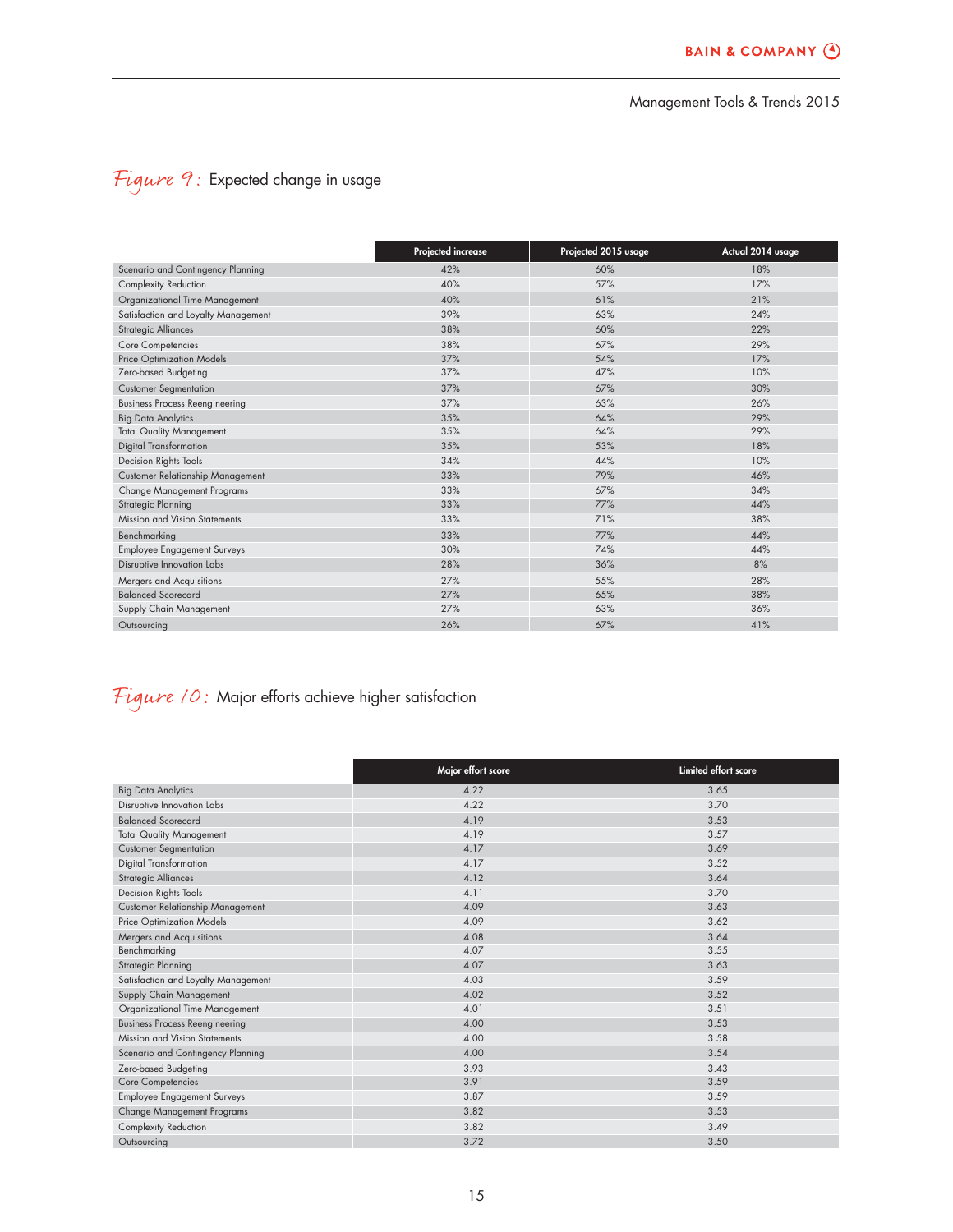slightly from 7.4 in 2012. Tool use peaked in 2002, when companies used an average 16.1 tools. Overall, tool use has declined steadily since 2006, when the average use was 15.3 tools.

The larger the company, the more likely it is to use the vast majority of tools. But tool use increased in midsize companies.

On average, large companies used 8.1 tools in 2014 compared with midsize firms' usage of 7.6 tools (up from 6.8 in 2012) and smaller companies' usage of 5.3 tools.

Regional variation in tool use is significant. China and India used the highest average number of tools in 2014  $(8.0)$  compared with North America  $(7.2)$ , Europe  $(6.6)$ and Latin America (6.2). Industries with the heaviest tool use are transportation and tourism, manufacturing, and technology and telecommunications.

The tools projected to have the biggest gain in usage in 2015 are Scenario and Contingency Planning, Complexity Reduction, and Organizational Time Management.

As companies seek to grow and innovate in an era of rapid technological change, we offer the following four suggestions based on our research to help managers get the most out of the tools they choose.

1. **Get the facts:** Every tool has strengths and weaknesses. And tools' usefulness can change over time. To succeed, companies need to understand the full effects of each tool and then combine the right ones in the right ways at the right times. Peruse the research and talk to other tool users. Don't naively accept hyperbole and simplistic solutions.

- 2. Champion enduring strategies, not fleeting fads: Line managers and tool experts don't always have perfectly aligned agendas. Tool experts may have an engaging perspective, but managers must manage. Companies should champion realistic strategic directions and view tools as an aide, not a panacea.
- 3. **Choose the best tools for the job:** Managers should take a rational approach to selecting and implementing tools. A tool will only improve results to the extent that it identifies customers' unmet needs, builds distinctive capabilities, exploits competitor vulnerabilities and develops breakthrough strategies.
- 4. **Adapt tools to your business system**—not vice versa. Our research shows, for example, that major efforts achieve significantly better satisfaction scores than limited ones. If management can only engage in a limited effort, it may be best to avoid using some tools. It's also important to keep in mind that satisfaction scores for the same tool can vary widely depending on company size and region.

Executives are determined to benefit from an expanding economy. But as they focus on growth in an improving climate, they risk becoming overconfident. Disruptive technologies already have begun transforming industries and markets, requiring executives to pivot faster than in the past. The companies that do manage to pull away and build leadership positions will take a measured approach and invest in the right tools for growth.  $\bigodot$